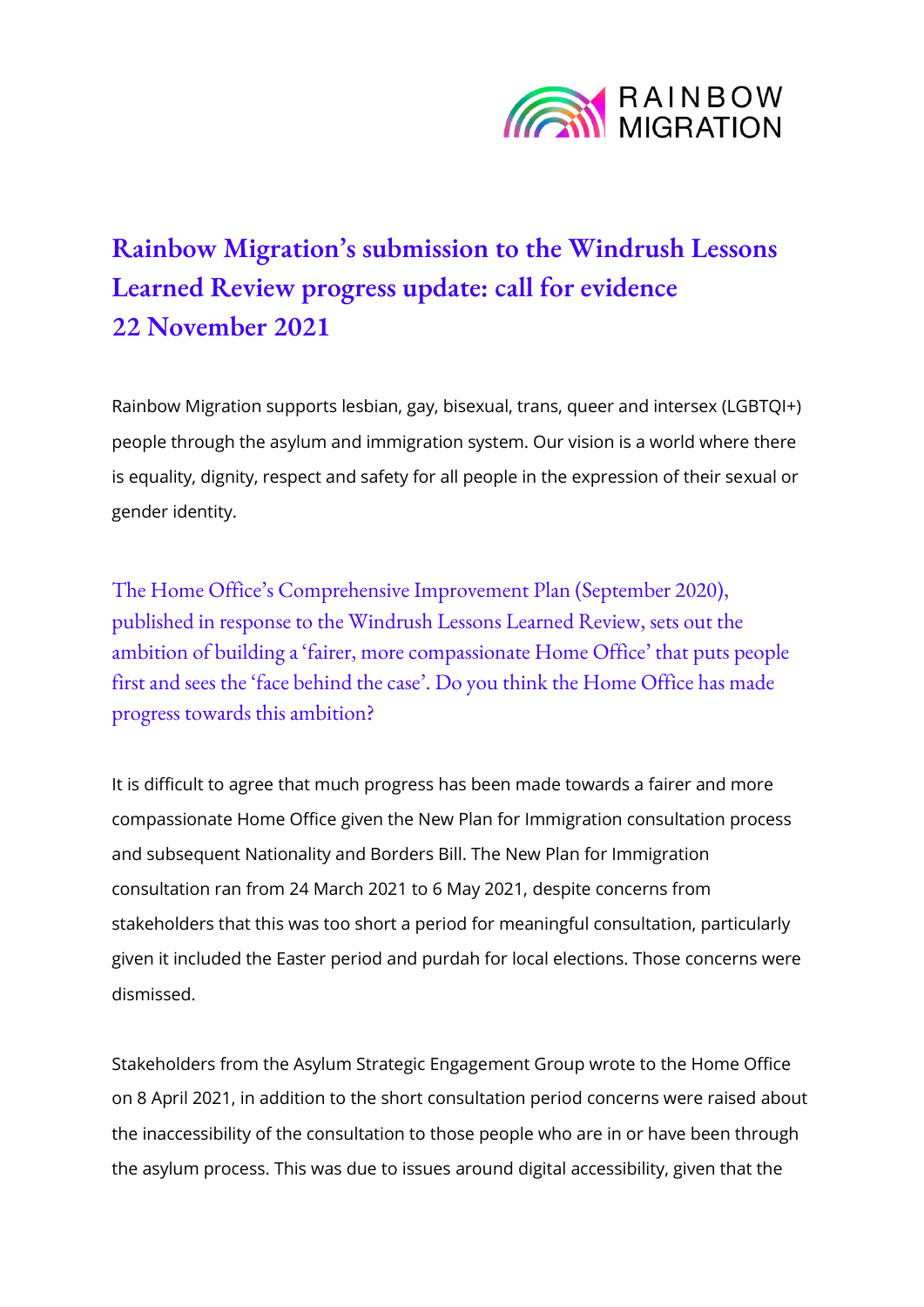

webpage only indicated one way to submit a response, which was through the webpage. The consultation was also only available in English, and roundtable consultation meetings had been arranged with several organisations, but none with those people who had lived experience of the asylum system. The Windrush Lessons Learned report was explicitly referenced.

The Home Office responded on 19 April 2021 and stated that "we would be very keen to work with you, and the wider SEG partner organisations, to identify potential groups that Britain Thinks could reach out to and engage with to obtain the lived experience of those with experience of using the immigration system". Attempts to include people with lived experience in this process were an afterthought, rather than being put first. In the end, those meetings took place after the consultation had closed, and so it is unclear to what extent the responses were taken into account when drafting the subsequent legislation, the Nationality and Border Bill. This is particularly the case given the length and complexity of the Bill, and the fact that its first reading on was on 6 July 2021, only two months after the consultation ended. This was too for the feedback to have been seriously considered and taken into account when drafting the legislation.

Based on your experience, how well is the Home Office doing in terms of each of the below:

i. Righting the wrongs and learning from the past? By this, the Department means being open minded and willing to acknowledge, explore and put right mistakes, including using that learning to inform future work.

Rainbow Migration welcomed the Home Office consulting us on the LGB asylum interview training, which they did earlier this year. This was a positive move and the Home Office has showed clear willingness to improve their practice in this area.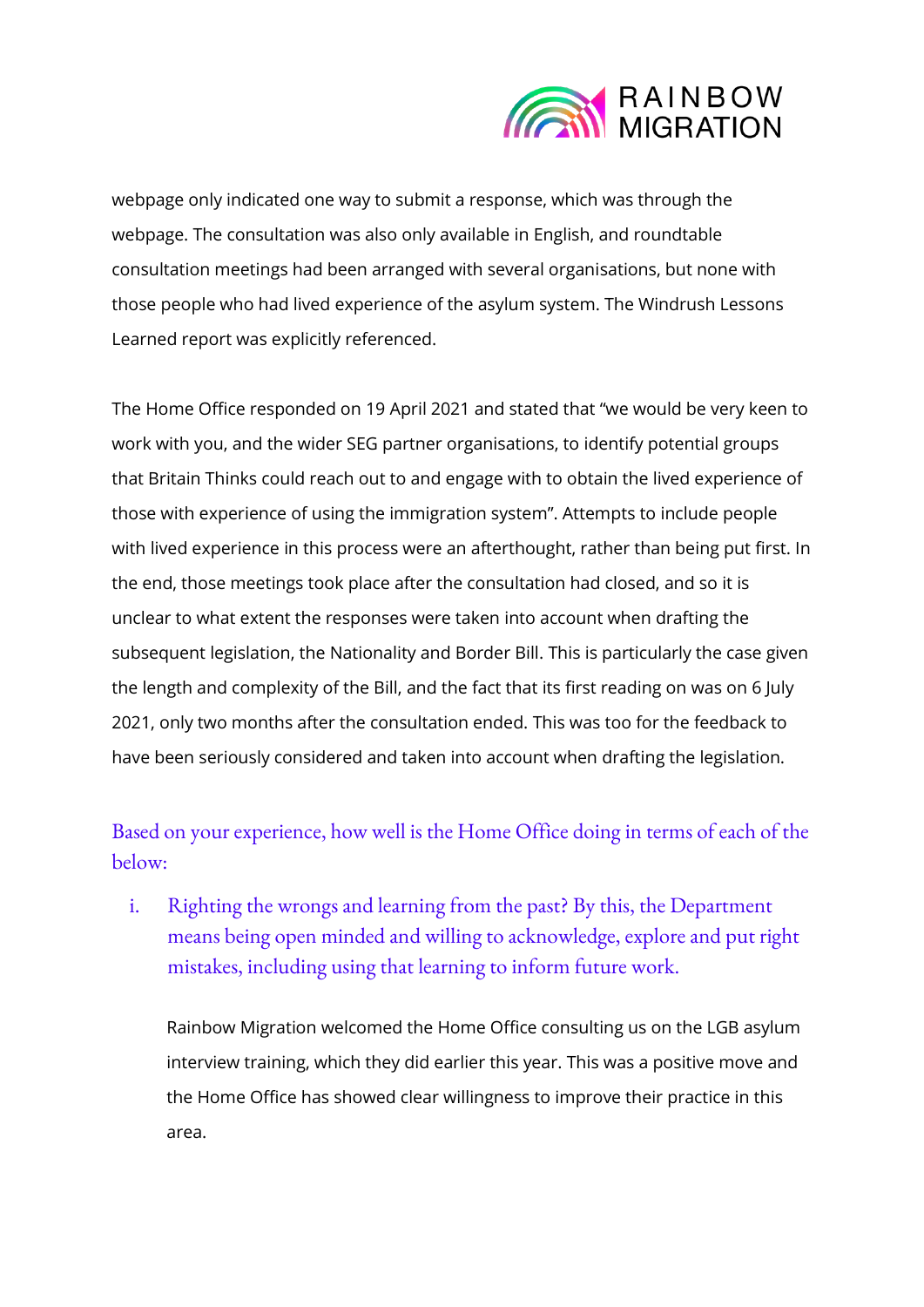

ii. Demonstrating 'a more compassionate approach'? By this, the Department means putting people first and taking proper account of the complexity of citizens' lives, in order to make the right decisions.

When we wrote to the Minister for Justice and Tackling Illegal Migration to raise our concerns about the proposal in the Nationality and Borders Bill to raise the standard of proof, our concerns were acknowledged but we were disappointed that the Minister's response was that the Home Office would "review and update the training and guidance provided to decision-makers". During Committee Stage of the Bill, when the standard of proof was discussed, the Minister stated that, "we will seek to update the training and guidance provided to decision makers. That will concentrate on interviews, to ensure that they are sufficiently detailed to enable claimants to meet the standard". It is inherently difficult for anyone to prove their sexual orientation or gender identity, and more detailed questioning will not resolve this issue $^{\rm 1}.$ 

iii. Demonstrating more 'inclusive and rigorous policymaking'? By this, the Department means putting in place systems and support to enable staff at all levels to make, evaluate and improve evidence-based policy that is thorough, rigorous, and promotes equality.

The New Plan for Immigration and Nationality and Border Bill are examples of poor policymaking, that is neither rigorous nor evidence-based. Several of the footnotes to the consultation refer to unpublished management information.<sup>2</sup> Transparency is key if policymaking is to be rigorous, as it must be able to sustain examination of the underlying data on which decisions are being made. The government's own Equality Impact Assessment for the Bill accepts that

<sup>&</sup>lt;sup>1</sup> For more information, see UNHCR Guidelines on International Protection Nl. 9: Claims to Refugee Status based on Sexual Orientation and/or Gender Identity within the context of Article 1A(2) of the 1951 Convention and/or its 1967 Protocol relating to the Status of Refugees<https://www.unhcr.org/509136ca9.pdf> <sup>2</sup> <https://www.gov.uk/government/consultations/new-plan-for-immigration>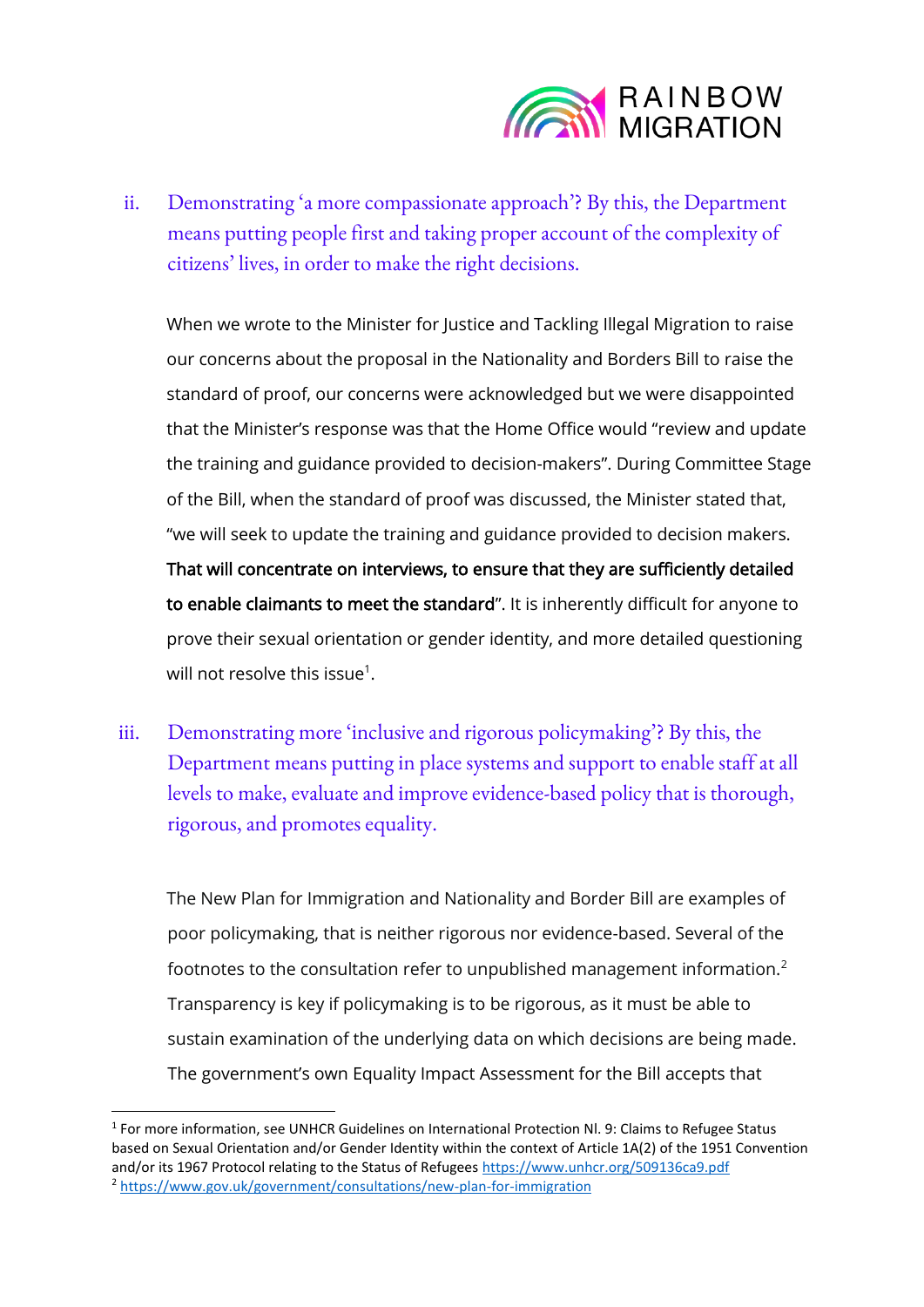

"evidence supporting the effectiveness of this approach [increased deterrence to encourage people to claim asylum elsewhere] is limited".

In relation to LGBTQI+ people, Rainbow Migration has explained the detrimental impact and potential indirect discrimination that many of the proposals would have on our service users in particular at several stages, both during the consultation and since. <sup>3</sup> The government's Equality and Impact Assessment for the Bill agrees that there is a risk of indirect discrimination, yet proposes to address this only after operationalising the Bill.

The Equality Impact Assessment for the Bill acknowledges at paragraph 18 that: "*There is a risk that our policies could indirectly disadvantage protected groups. However, our analysis is that with appropriate mitigation and justification, such impacts would not amount to unlawful indirect discrimination within the meaning of the 2010 Act.*" <sup>4</sup> Those with the protected characteristics of gender reassignment and sexual orientation are specifically listed as "Vulnerable people" at paragraph 19, where it is acknowledged that: "*Members of this cohort might find it more difficult than others: to disclose what has happened to them; to participate in proceedings; and to understand the consequences of non-compliance with legal requirements. There may also be trauma-related considerations, in terms of how any vulnerable groups adduce evidence.*

[08/Briefing%20for%20second%20reading%20FINAL.pdf](https://www.rainbowmigration.org.uk/sites/default/files/2021-08/Briefing%20for%20second%20reading%20FINAL.pdf) and our response to the New Plan for Immigration consultation https://www.rainbowmigration.org.uk/sites/default/files/2021-

06/New%20plan%20for%20immigration%20Response%20to%20stakeholder%20questionnaire\_0.pdf <sup>4</sup> [https://publications.parliament.uk/pa/bills/cbill/58-02/0141/Nationality\\_and\\_Borders\\_Bill\\_-\\_EIA.pdf](https://publications.parliament.uk/pa/bills/cbill/58-02/0141/Nationality_and_Borders_Bill_-_EIA.pdf)

<sup>&</sup>lt;sup>3</sup> As also set out in our briefing for Committee stage of the Nationality and Borders Bill [https://www.rainbowmigration.org.uk/sites/default/files/2021-](https://www.rainbowmigration.org.uk/sites/default/files/2021-10/NBB%20Committee%20Stage%20Briefing.pdf) [10/NBB%20Committee%20Stage%20Briefing.pdf,](https://www.rainbowmigration.org.uk/sites/default/files/2021-10/NBB%20Committee%20Stage%20Briefing.pdf) as well as for Second Reading [https://www.rainbowmigration.org.uk/sites/default/files/2021-](https://www.rainbowmigration.org.uk/sites/default/files/2021-08/Briefing%20for%20second%20reading%20FINAL.pdf)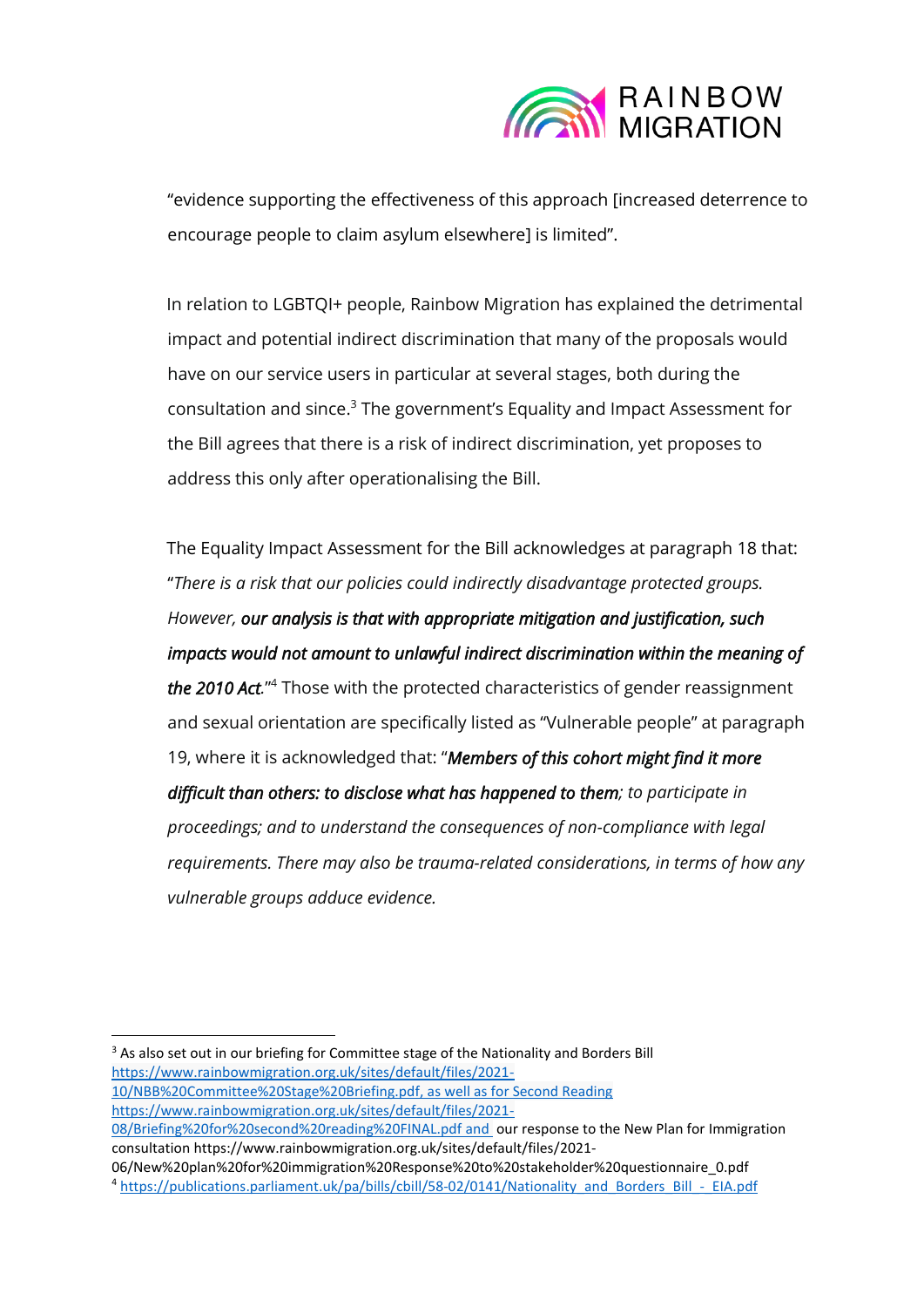

*We will continue to consider ways in which to mitigate adverse impacts on vulnerable people. For example, we will mitigate the risk of adverse impacts on unaccompanied asylum-seeking children by exempting them from the inadmissibility process. We will provide guidance to operational teams on interviewing and supporting vulnerable people and when determining the type of accommodation that would be appropriate for their needs. We will also provide increased access to legal aid.*"

There is no acknowledgement of the harm that will caused to those who are put through the system while this learning takes place, nor is it clear why Rainbow Migration's evidence as to the difficulties that the Bill will cause for LGBTQI+ people is insufficient to allow mitigation to be planned for and explained now. Training already exists<sup>5</sup> as does guidance<sup>6</sup>, yet this has not been enough to resolve issues such as using delay in claiming asylum as a reason for disbelieving someone's sexual orientation or gender identity. We therefore do not believe that the safeguards trailed in the Equality Impact Assessment will suffice.

With the exception of statistics on the number of asylum claims made on the basis of sexual orientation and decisions on those claims, the Home Office does not monitor data on LGBTQI+ people in the asylum system, for example statistics on LGBTQI+ people housed in asylum accommodation or put into detention. It is therefore difficult to see if and how the government is making and evaluating evidence-based policy that promotes equality.<sup>7</sup>

In relation to immigration detention, the Home Office and immigration detention centres do not routinely monitor the number of LGBTQI+ people that are

<sup>5</sup> <https://questions-statements.parliament.uk/written-questions/detail/2020-02-24/19905>

<sup>6</sup> <https://www.gov.uk/government/publications/sexual-identity-issues-in-the-asylum-claim>

 $<sup>7</sup>$  In a debate in the House of Lords, the government could not confirm that that LGBTQI+ individuals did not</sup> experience direct or indirect discrimination in the asylum system [https://hansard.parliament.uk/Lords/2019-](https://hansard.parliament.uk/Lords/2019-06-10/debates/D5B513A2-EAC1-4815-9D93-E64758CAA1A6/AsylumSeekers) [06-10/debates/D5B513A2-EAC1-4815-9D93-E64758CAA1A6/AsylumSeekers](https://hansard.parliament.uk/Lords/2019-06-10/debates/D5B513A2-EAC1-4815-9D93-E64758CAA1A6/AsylumSeekers)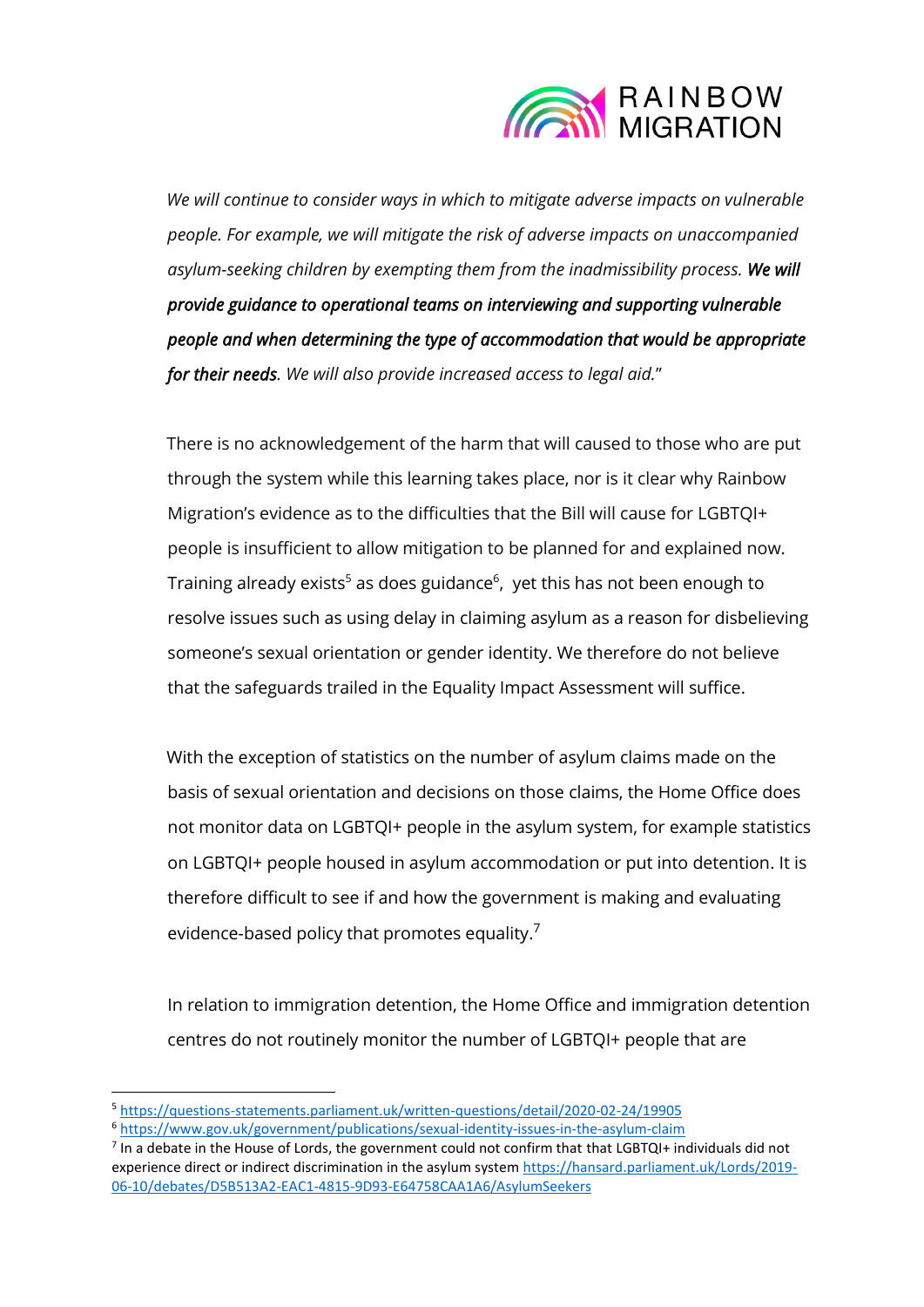

detained, at what stage in the asylum process they are detained, nor how long they are detained for. The Independent Chief Inspector of Borders and Immigration noted the following in the report on the Adults at Risk annual inspection:

*5.98 The Home Office also told inspectors that it did not collect data about "the number of LGBTQI persons detained…* 

*5.99 Without this data it is hard to see how the Home Office is able to assess the quality of its decisions to detain or the impacts of detention on specific groups, which stakeholders have argued are particularly vulnerable.<sup>8</sup>*

## *LGBTQI+*

*8.213 The Home Office was unable to tell inspectors how many LGBTQI+ persons had been held in immigration detention in 2016–17, 2017–18 and 2018–19, as this information was not centrally recorded on Home Office systems. The Home Office explained that: "The disclosure and therefore identification of an LGB individual detained under immigration powers, about their sexuality, is entirely at the discretion of the individual. Whilst the DSO 02/2016 ['Lesbian, gay and bisexual detainees'] requires Home Office Immigration Enforcement staff to record this disclosure on the Casework Information Database (CID) as appropriate, when they are told, there is not expectation that this information will be disclosed in every case. Consequently, even a manual trawl of cases of individuals detained within the requested timeframe, will not necessarily be representative of the true number of LGB individuals detained during this period."* 

<sup>8</sup> [https://www.gov.uk/government/publications/annual-inspection-of-adults-at-risk-in-immigration-detention-](https://www.gov.uk/government/publications/annual-inspection-of-adults-at-risk-in-immigration-detention-2018-19)[2018-19](https://www.gov.uk/government/publications/annual-inspection-of-adults-at-risk-in-immigration-detention-2018-19)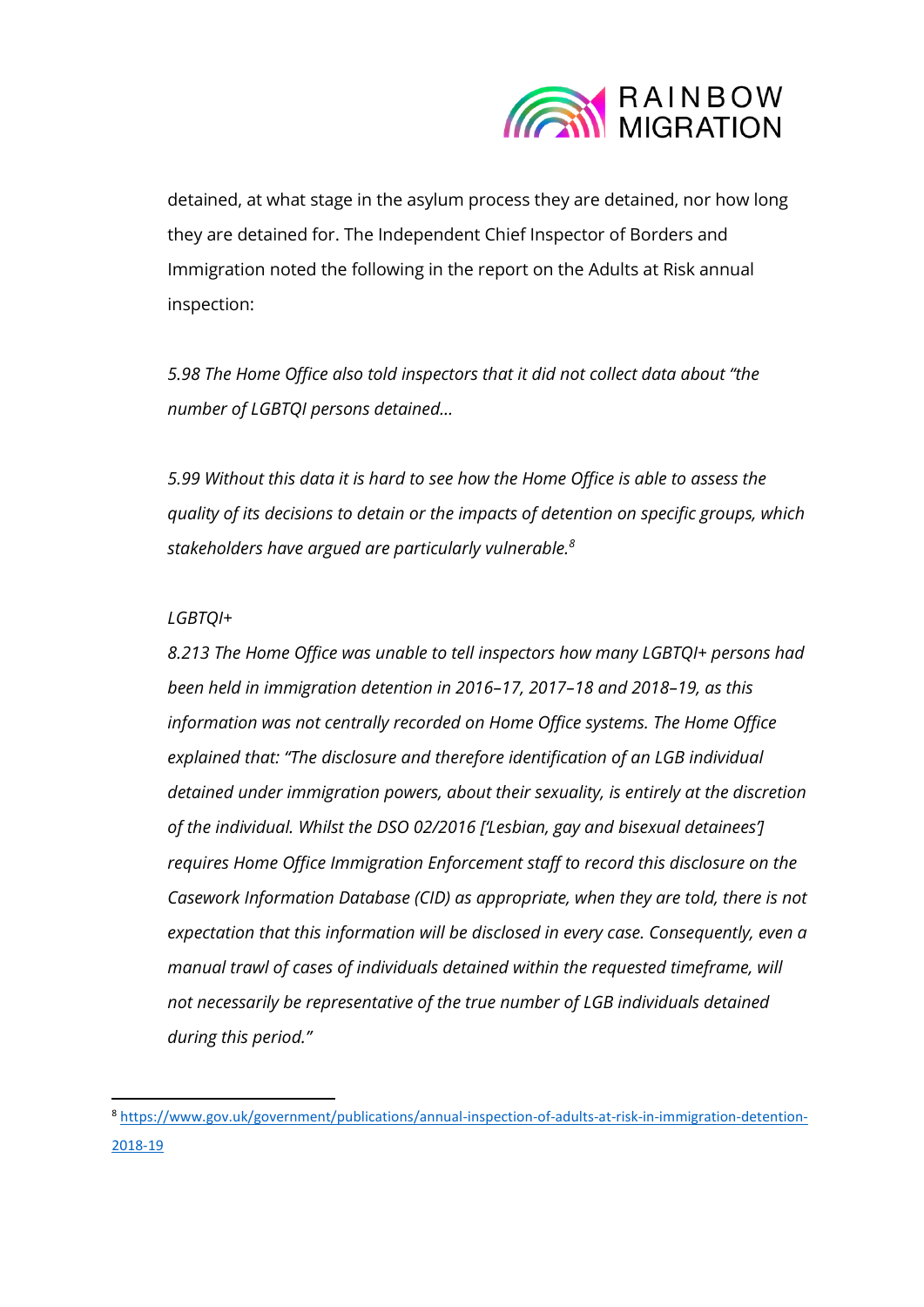

The lack of monitoring is also concerning when considering the assertions made by the government in the Equality Impact Assessment for the Nationality and Borders Bill in relation to mitigation of discriminatory impact.

Given the lack of an evidence base for the Nationality and Borders Bill, it is probable that the Home Office has regressed in terms of policymaking based on evidence.

iv. Demonstrating greater 'openness to scrutiny'? By this, the Department means becoming more outward facing and listening to, and acting on, views of and challenges from both staff and external stakeholders.

Rainbow Migration welcomes the Home Office's setting up of a stakeholder group to discuss and try to resolve the issues around access to legal advice for people seeking asylum. This is an issue that affects the Home Office as well as those people who are within the asylum system, and it is positive that the Home Office recognises that and is seeking to work constructively with stakeholders and the Ministry of Justice to try to find solutions.

As detailed above, we do not believe that the views of external stakeholders have been taken into consideration during the New Plan for Immigration consultation process, nor in the drafting of the Nationality and Borders Bill. We found it striking that the Home Office officials withdrew from giving evidence to the Nationality and Borders Bill Committee in the House of Commons, without explanation.<sup>9</sup>

<sup>9</sup> [https://hansard.parliament.uk/commons/2021-09-21/debates/e38b689e-afd4-446a-b6d3-](https://hansard.parliament.uk/commons/2021-09-21/debates/e38b689e-afd4-446a-b6d3-72a9eeb419d8/NationalityAndBordersBill(FirstSitting)) [72a9eeb419d8/NationalityAndBordersBill\(FirstSitting\)](https://hansard.parliament.uk/commons/2021-09-21/debates/e38b689e-afd4-446a-b6d3-72a9eeb419d8/NationalityAndBordersBill(FirstSitting))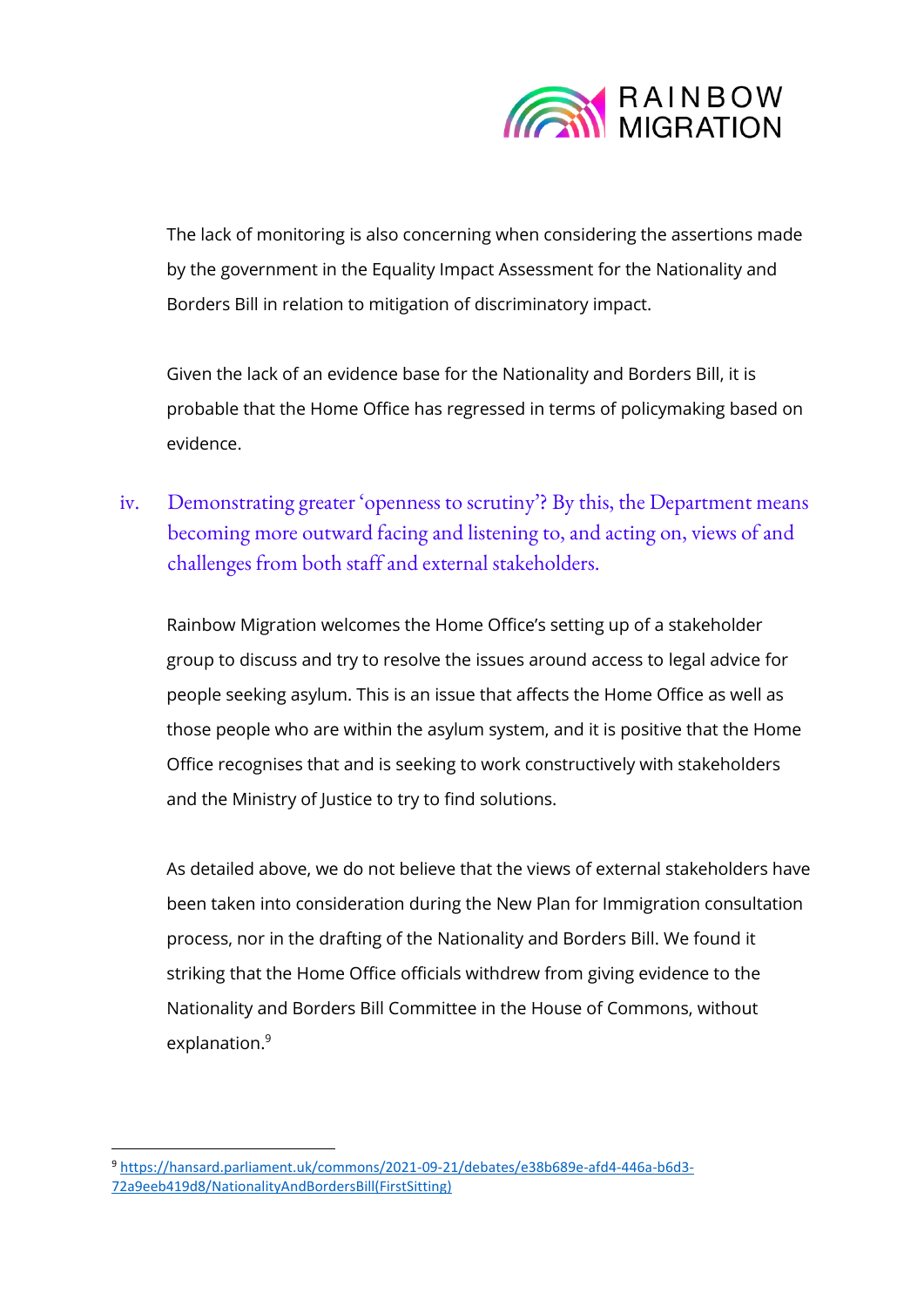

The drafting of the Bill containing several placeholder clauses, with subsequent late amendments tabled by the government giving little time for scrutiny, is another example of how scrutiny is avoided rather than sought.

The Home Office regularly rolls out pilots in the asylum system out without prior notice or consultation with stakeholders, such as asylum interviews taking place in hotels and Napier barracks, and outsourcing asylum interviews to an external third party. Stakeholders raised serious concerns once the details of these pilots were known, and they were subsequently abandoned. However, proper engagement with stakeholders from the outset could have meant that problems were identified at an earlier stage. In general, there is little transparency as to the outcomes of pilots.

In relation to interviewing, however, around the time of the outsourced asylum interviewing pilot the Home Office also engaged with stakeholders in relation to alternative solutions to help reduce the backlog of cases. As a result of this, the Home Office have sought to increase the number of decisions that are made on the papers, without the need for an asylum interview. We have since seen this happen with one of our service users and it is a move that we welcome, as long as it is limited to grants only, as is currently the case. It is a good example of the Home Office listening to and acting on the suggestions of stakeholders.

The Windrush Lessons Learned Review said that wider cultural and systemic change was needed to ensure that nothing like the Windrush scandal ever happens again. To what extent do you think the Home Office's culture has changed?

We believe that there is willingness by many within the Home Office to improve, however their ability to enact positive change seems to be constrained by those more senior to them. We are particularly concerned about the culture of the Home Office